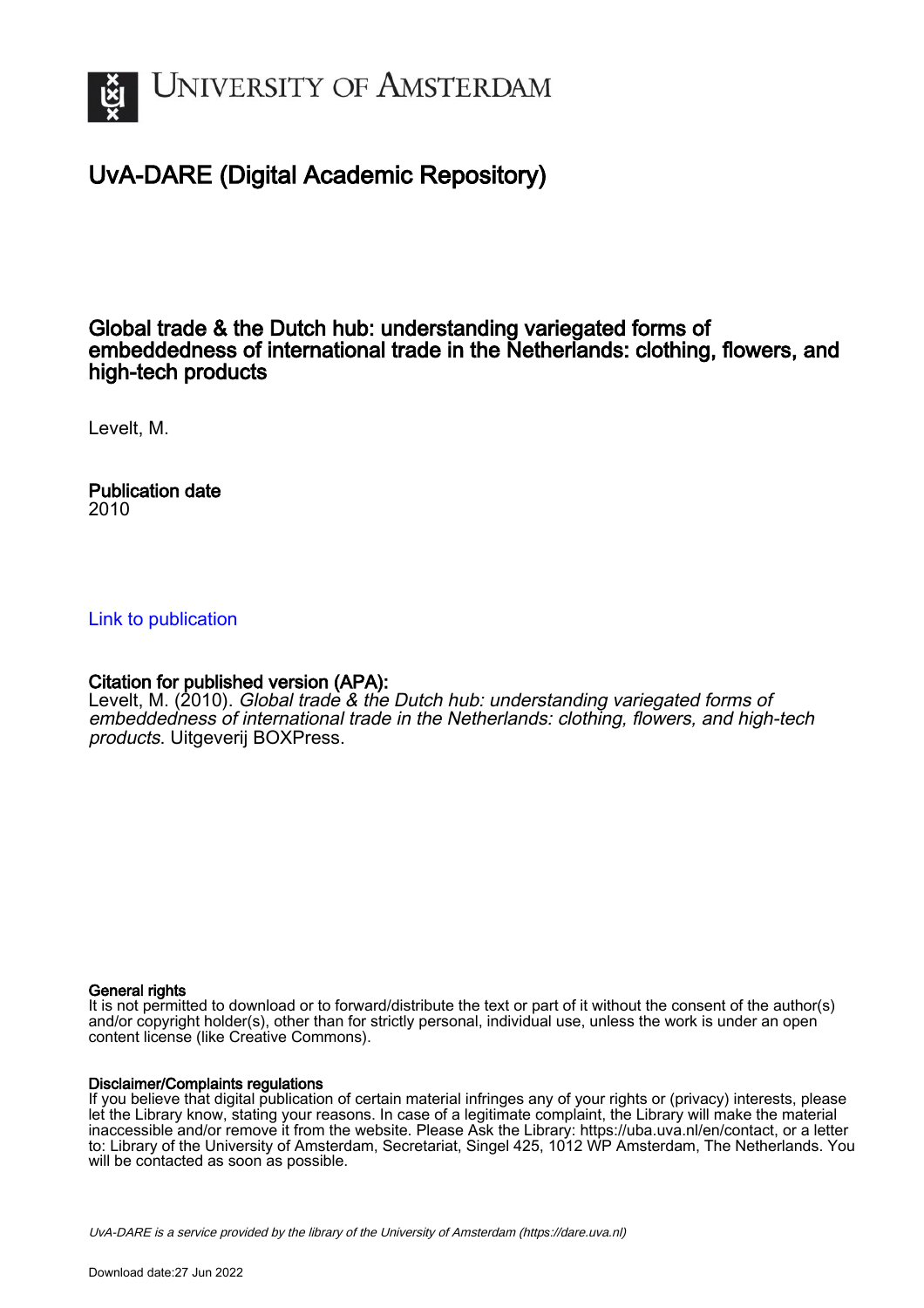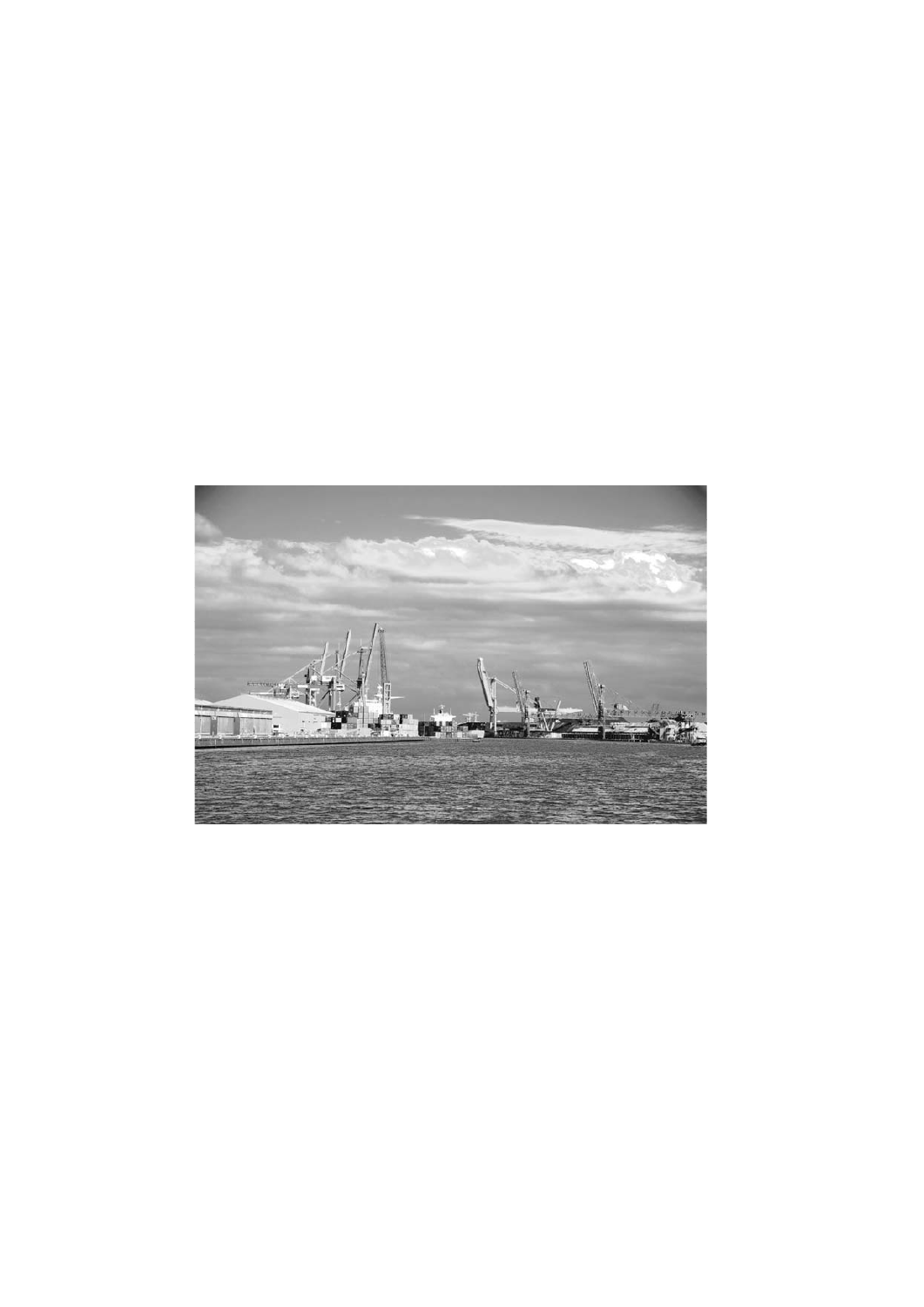# **Chapter 1**

### **Introduction-**

Growing world trade and the Dutch trade hub

 ${\bf F}$ or almost two-centuries world trade-volume-has grown-more-rapidly-than-worldwide-GDP. Trade liberalization, reduced transport costs, and the development of modern information and communication technologies have all been instrumental in this. Industrial specialisation at the national and regional level is also said to have contributed to the growth of trade. Particularly economic geographers have argued that regions have come to play a more important role in world trade as they have become the locus of specialized economic activities with a worldwide reach and compete and interact with each other on a global scale through global flows of information and goods (Storper, 1997, Sassen, 2008, Scott, 2000). Once bound to the same geography, large corporations have started to geographically unbundle various departmental activities, locating product development, production, distribution, finance, and warranty services in different locations. In this process regions have become specialized in certain industries or activities within global value chains. Some regions are specialized in the development of-computers, others in textiles, chemicals or even dairy products. Increasingly global flows of goods and/or information are occurring between specialized clusters. Within this new global economic structure, trade does not necessarily involve direct trade flows between regions of production and consumption. Sometimes goods first go to a specialized international trade and logistics region before they are routed to other parts of the globe. Sassen (2008) has called regions that function as a kind of hub between different areas of the world, where flows of goods and/or information come together, global platforms. These global platforms function as a point of entry to larger market areas for one or more specific types of goods or services.

The Netherlands represents one of these places. The Dutch have a long history as a trading nation and an intermediary between production and consumption markets all over the world. This specialization exists at the level of the country as well as at the subnational level of regions and cities. Much ofthis can be traced back to the country's Golden-Age of the seventeenth century. Dutch colonial trade links through the Dutch-East and West India Companies brought products from Asia, India, Africa and the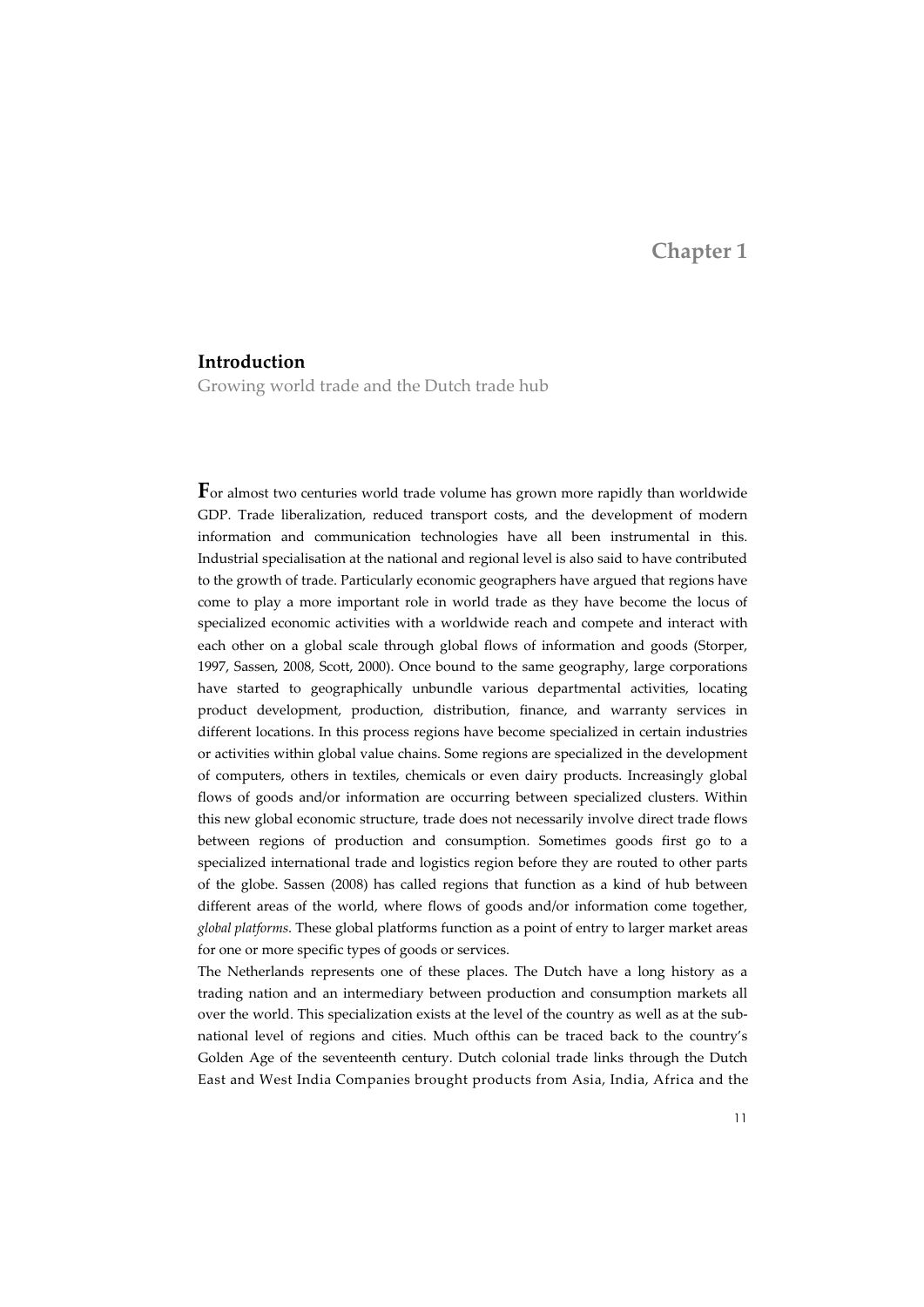Americas to the whole of Europe via the Netherlands. Amsterdam became the epicentre of this activity, a world city or global platform in the era of trade capitalism.

### **1.1-The-growth-of-reexports-**

Particularly since the end of the 1980s the Netherlands has reasserted its trade prowess, strongly developing into a transit economy of import/export and becoming a node in international trade.

**Figure 1.1: The development of the volume of total exports, re-exports, and domestically produced-exports-of-fabricated-goods-with-respect-to-relevant-world-trade1,-19702008,-index-data,- 1995=100-**



Source: Mellens et al. (2007, p. 26).

Relevant world trade is trade in goods with a, for the Netherlands, relevant world market. See for how this is calculated exactly and a discussion on the issue Mellens et al. (2007)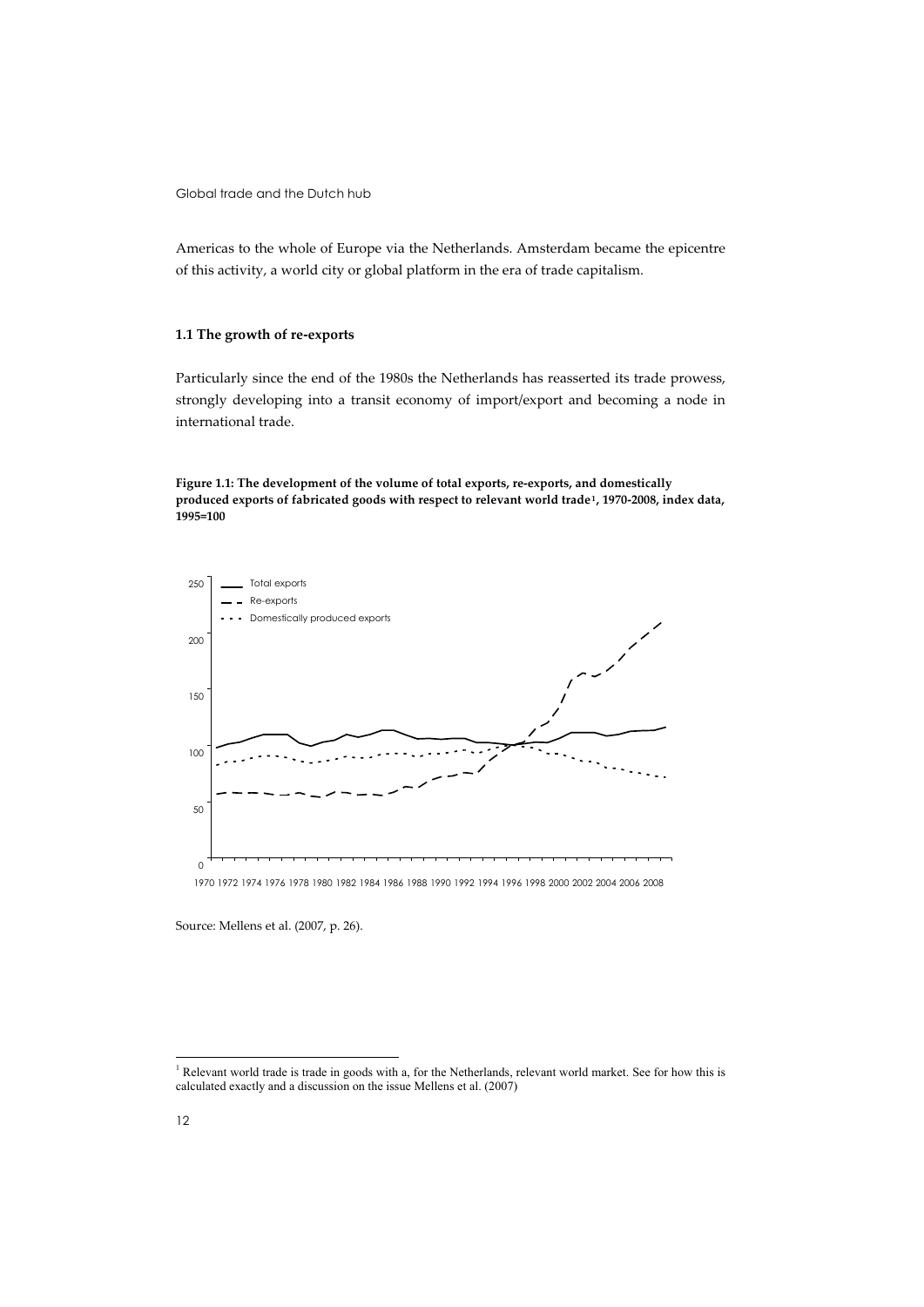Statistics show that large re-export flows<sup>2</sup> go through the Netherlands and that these flows are growing (Mellens et al., 2007, Kympers and Veldman, 2004, WRR, 2003, Kusters and Verbruggen, 2001, Gorissen, 2003). In the last twenty years, except for 2002, re-exports have grown faster than exports of domestically produced goods (see Figure 1.1). Not only the volumes of re-exports have grown over the last decades, as shown by the index data of Figure 1.1 but also, as Table 1.1 shows, the value of re-exports has increased substantially over the last years and count much more than forty percent of total exports ever since the year 2000. However, 2008 shows a fall in re-export as percentage of total exports which is caused by the international economic crisis.

|       | Export           | Re-export        | Re-export         |
|-------|------------------|------------------|-------------------|
| Year  | (billion Euro's) | (billion Euro's) | % of total export |
| 2002  | 233              | 98               | 42.2              |
| 2003  | 234              | 98               | 41.8              |
| 2004  | 256              | 111              | 43.4              |
| 2005  | 281              | 122              | 43.4              |
| 2006  | 319              | 140              | 43.9              |
| 2007  | 348              | 155              | 44.7              |
| 2008* | 368              | 153              | 41.5              |

 $\bf{T}$ able 1.1: Exports and re-exports of goods in the Netherlands

Source: StatLine (Statistics Netherlands, www.cbs.nl)

\* Preliminary data

---------------------------------------- ------------------------

To get an idea of the strength of this specialization, Balassa indices can be calculated for re-exports (see Table 1.2)<sup>3</sup>.

<sup>2</sup> The definition of re-export has long been unclear and un-standardized. Unmodified re-exports and reexports after small industrial processing, to a certain extent, were grouped together as re-exports. Until recently in Dutch trade statistics it was unclear what was to be considered a small industrial processing (adding up to re-export) and what as major processing (adding up to normal export). Different public organizations used different standards. Currently standardization of data takes place in accordance with Eurostat (personal communication with representative of Central Bureau of Statistics of the Netherlands, 2007). It has been agreed to record trade as re-export when after import there is a transfer of ownership to a resident of the importing country followed by export of the same product which means that the product has not undergone a change of more than two digits in the eight digits product code of the Hamonized System (HS) of the EU (Roos and Exel, 2004). This has made the re-exports category much clearer. However, the category of re-export does not tell us much about the kind of services that are added to the value chain in the re-exporting country. Goods that are re-exported may or may not have been subject to trade intermediation, trade related juridical services, marketing, transportation, and distribution. For example packaging and customization of products included in distribution services is of a totally different kind than the buying, reselling and marketing of a product. Both kinds of services may be delivered to a re-export flow. 3

<sup>&</sup>lt;sup>3</sup> A commonly used method to investigate a country's industrial specialization is to compare the size of a specific sector in one country with the size of that sector in other countries. The Balassa-index is often used for this. The supposition, on which the Balassa-index is based, is that strong industries export more, leading to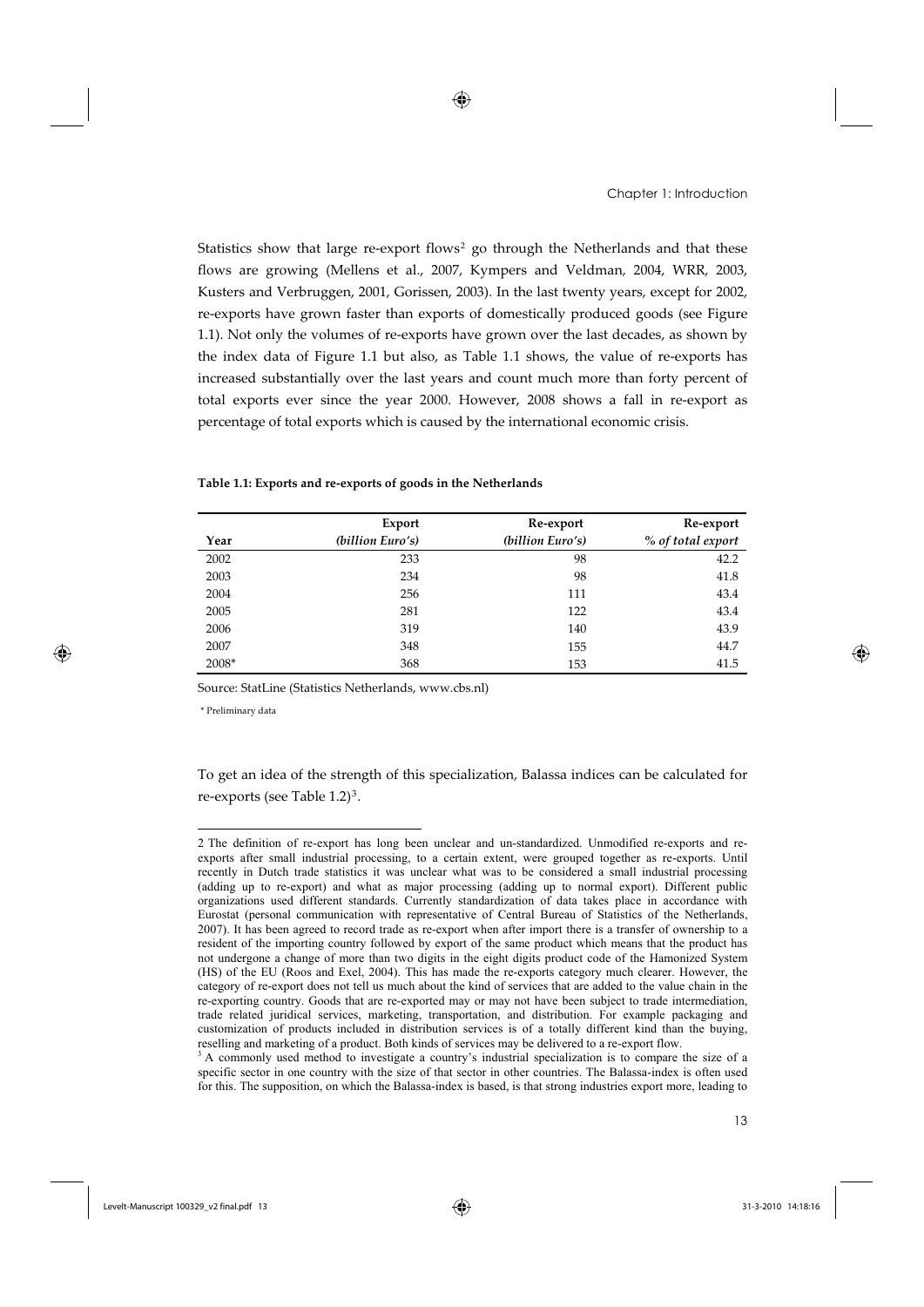|                 | Export | Domestically | Re-exports     | Share of            | Balassa-   |
|-----------------|--------|--------------|----------------|---------------------|------------|
|                 |        | produced     |                | re-exports in total | index      |
|                 |        |              |                | exports             | re-exports |
|                 |        |              |                |                     |            |
| Belgium         | 153    | 103          | 50             | 33                  | 1.4        |
| Denmark         | 45     | 36           | 9              | 20                  | 0.8        |
| Germany         | 558    | 467          | 91             | 16                  | 0.7        |
| Finland         | 49     | 47           | 2              | 4                   | 0.2        |
| France          | 297    | 206          | 91             | 31                  | 1.3        |
| The Netherlands | 196    | 112          | 84             | 43                  | 1.8        |
| Sweden          | 87     | 85           | $\overline{2}$ | $\overline{2}$      | 0.1        |
| Total           | 1385   | 1056         | 329            | 24                  | 1          |

 $\bf{T}$ able 1.2: Re-exports (in billion of Euros) in different European countries and the Balassa-index **for re-exports in these countries in 2000** 

Source: Mellens, Noordman, and Verbruggen (2007, p. 33) and own calculation

The Balassa-index in this table compares the share of re-exports in the total exports of a country to the share of re-exports for some reference countries. It is clear that within the European context the Netherlands stands out as a re-export specialist with a Balassaindex of 1.8. Belgium and France follow the Netherlands with indices of 1.4 and 1.3 respectively. Compared to Hong Kong, with a re-export share in 2001 of almost 90 percent of total exports of goods (WRR, 2003, pp. 44-45), re-export shares of the Netherlands are not that high, but Hong Kong may be the real exception in this category, even Singapore, that is also seen as an important global gateway has a share of 'only' a bit more than 45 percent (idem). A share of more than 40 percent of Dutch exports being comprised of re-exports is comparatively high within Europe (Table 1.2). 88 percent of Dutch re-exports is Europe bound and nearly half of re-exports is imported from Western Europe, while one third comes from the US and Southeast Asia (Roos, 2007). This makes the Netherlands a true intermediary between global markets.

When examining the role of the Netherlands as a trading nation, re-exports have received a lot of attention (examples of this are Kusters and Verbruggen, 2001, CPB, 2005, Roos and Exel, 2004, ESB-Dossier, 2003, WRR, 2003). However, re-exports as a category, is broad and loosely defined. It simply does not tell us much about the internal composition and proportions of goods and services included, nor does it say much about

 ---------------------------------------- ------------------------------------

Balassa-index = (Xj/Xi)/(Xjref/Xiref)

---------------------------------------- -------------------------------------

<sup>-</sup>-comparatively higher exports of the products of that sector. A comparison then is made between the share in export  $(X)$  of a specific product  $(i)$  in the total of exports of a country  $(i)$  and the share in exports of that specific product in the total of exports in a set of reference countries (ref).

When the export share of the specific product in the country under investigation is the same as it is in the reference countries, the index is 1, above 1 there is some specialization.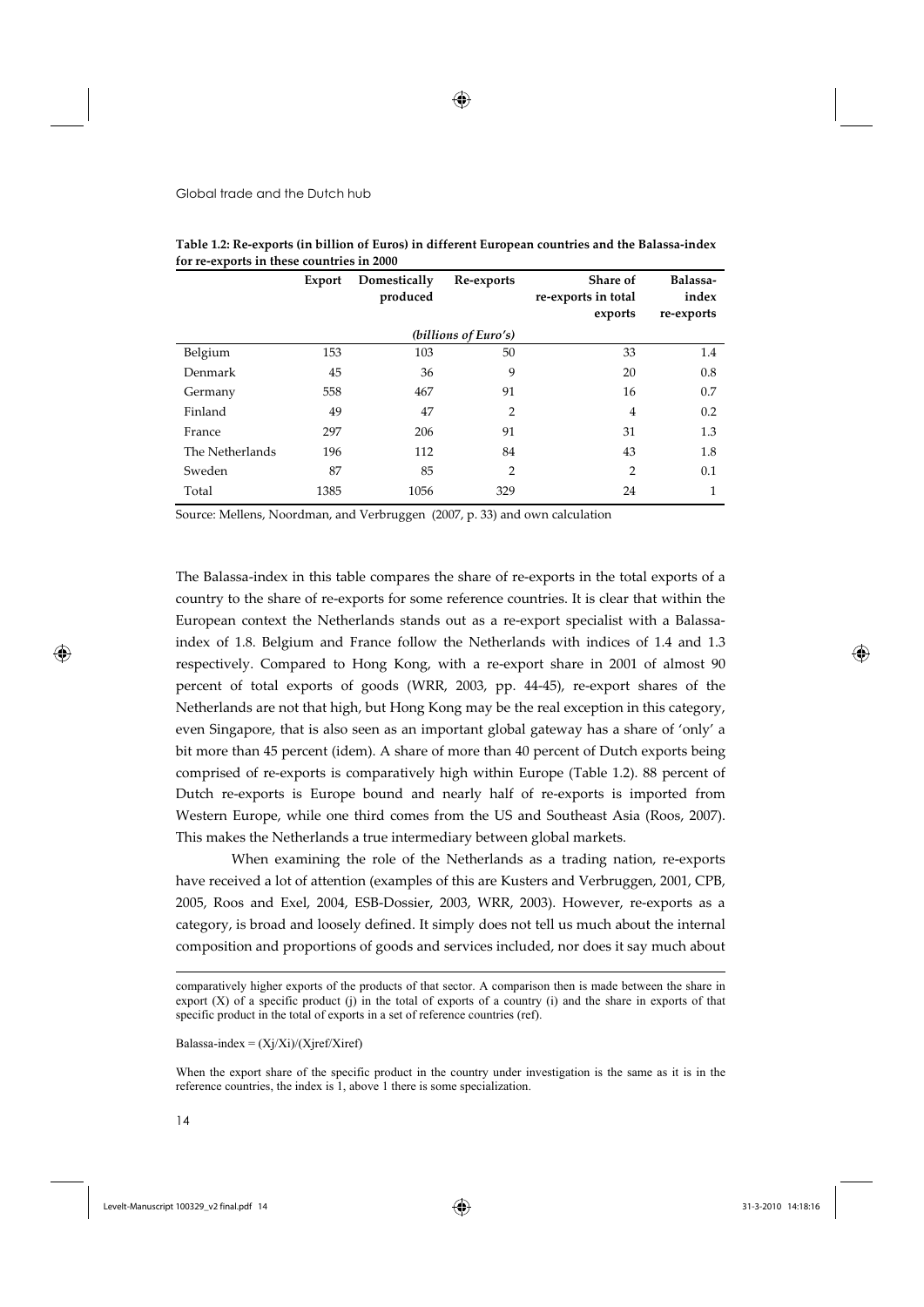what an economy actually gains from re-exporting. In the Netherlands, this has led to debates on whether or not this re-export trade consists merely of "moving boxes" through the country and does not effectively contribute to the domestic economic growth, while exacting high infrastructural and environmental costs. Or, that although the return on one unit of re-export is not very high, it also does not demand much labour input, therefore making transfer and re-export economically viable and beneficial (CPB, 2005, Brakman and Garretsen, 2003). Research suggests that within entrepôt economies, that are large re-exporters, indeed more is taking place than mere transhipment since goods leave entrepôt economies much more expensive than they enter them (Feenstraand Hanson, 2004). Manshanden and Kuipers (Manshanden and Kuipers, 2003) state that more money is gained with re-exports than with transit trade, in which trade and distribution activities are not present, because of trade margins and tax revenues. If this is the case, a continuation of the argument would involve determining what policies should be pursued to enhance the Dutch role as trade hub. The discussion on re-exports shows that in fact little is known about it, especially in qualitative terms. However, to eventually come to policies that stimulate the Dutch trade hub, it is needed to know what activities are related to re-exports and how they are embedded in the Netherlands.

### **1.2-Theoretical-approach-and-research-questions-**

#### *1.2.1-Research-questions-*

To understand trade data and activities, one could use (neo)classical trade theory, new trade theory, and transaction costs theory. They all give some explanations for the existence of trade. However, they insufficiently explain the existence of specialized reexport economies. Neoclassical trade theory and new trade theory explain how trade takes place between places with different – given or developed – comparative productivities in the production of goods. However, these trade theories seem to assume that trade only takes place between areas of production and consumption, whereas the existence of re-export hubs shows that international trade can also be an industry in itself resulting in exports of goods that are not domestically produced. I will elaborate on this more in Chapter 2. Transaction costs economics says that whenever there is an intermediary trader between producer and consumer, this trader can only be explained by the fact that the use of the trader lowers the costs that are related to the transaction. These costs are related to uncertainty on such things as product quality, amounts needed, trustworthiness of the trading partner, delivery time, et cetera. When a trader has superior knowledge on these issues or superior relations that enable him to find solutions to problems that might arise, he has fewer uncertainties and his risks are lower.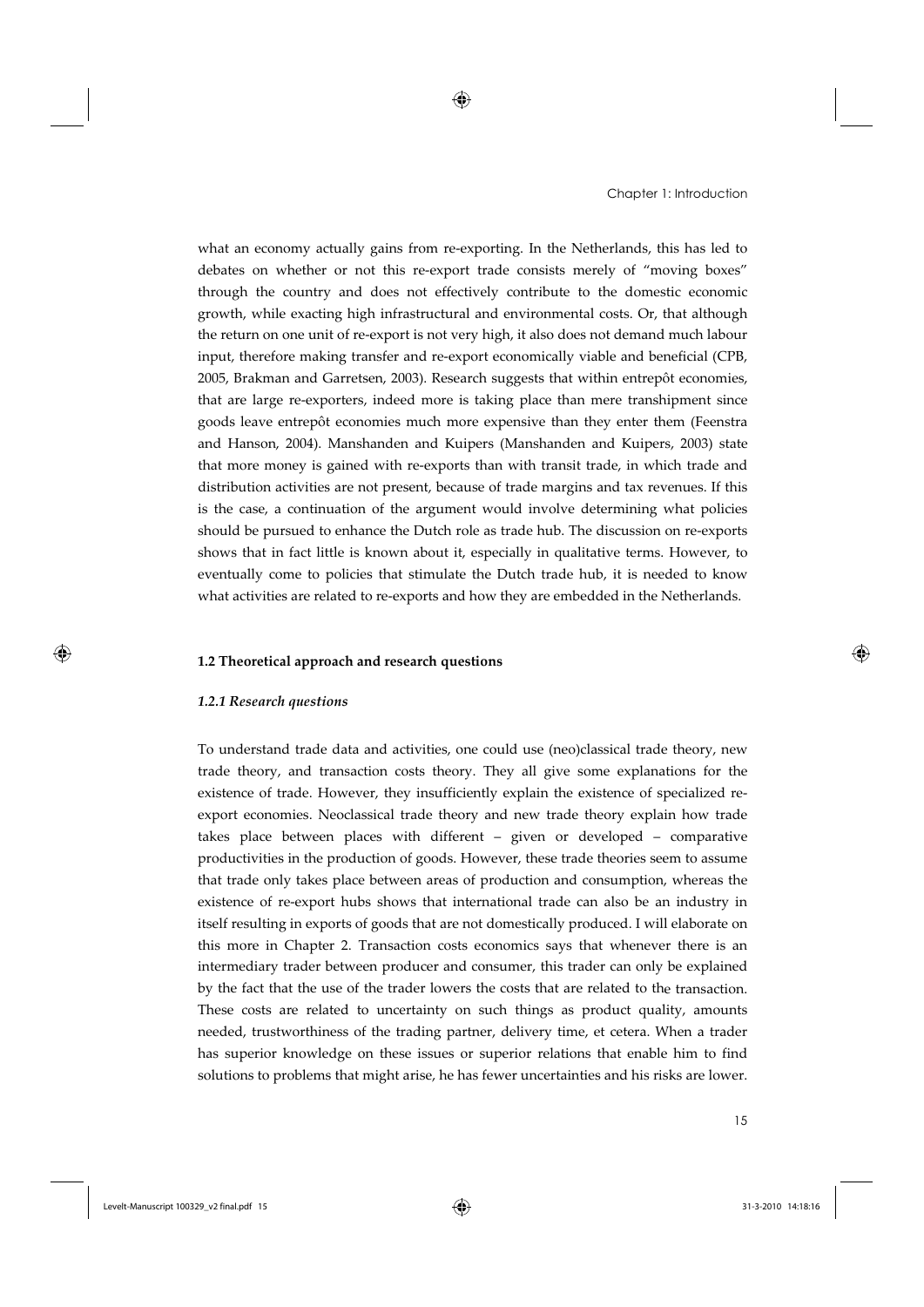Therefore, the transaction costs will be lower for him. That these kinds of transaction costs exist, has become clear in research on the role of traders: what they add to products are things like knowledge about markets and opportunities for trade, a guarantee of quality, logistic services and administration (Andersen, 2005, Biglaiser and Friedman, 1994). Gravitation models of trade also show the importance of transaction costs. There is more trade between countries when they are more proximate to each other spatially and culturally, have colonial ties, or common membership of international organizations and free trade areas (WRR, 2003, Linders, 2006). Yet, they are unable to fully explain trade data between countries and only take efficiency as a reason for the direction of trade flows into account – as they are based on transaction cost economics. Furthermore these models do not explain why certain places are able to develop into hubs with competitive levels of transaction costs for international trade.

This research seeks to fill in the lack of understanding regarding concentration and embedding of trade activities at specific places by studying the Dutch trade hub, not with-quantitative models, but by qualitatively studying the processes within that hub. The trade hub is seen as a local production system linked to industrial systems elsewhere forming part of an international value chain. Mechanisms within this system $^4$ and international value chains are the starting point of the analysis.

The first question this research will begin to answer is what the development as a trade hub in quantitative terms means from a qualitative perspective: what economic activities lay behind the quantitative data? What does being a high volume trading nation really mean? Does it mean the Dutch only have the cheapest distribution methods but are totally dependent on decisions taken elsewhere, or does it mean that the Dutch have some power as a coordinator and control centre within international value chains because of the pro-active role of the Netherlands in connecting markets of production and consumption? The first research question then is:

This approach to analyzing trade hubs comes close to the way in which transport geography has tried to understand the competitiveness of transport hubs and port areas. Transport geography also focuses on the local production system or cluster as a starting point to understand competitiveness, instead of quantitatively focusing on the flows that go through port areas (Airriess, 2001, Cheung et al., 2003, De Langen and Visser, 2005, Evans and Hutchins, 2002, Goetz and Rodrigue, 1999). It has made the case for the study of transport as a separate economic category in the division of labor and, just like this study, it recognizes trade as a distinguishable category. What these studies show is that to understand a container hub, it is necessary to investigate processes within the hub itself, such as local governance and collective action (De Langen and Visser, 2005) and the implementation of ICT (Airriess, 2001). However, what these studies generally do not really take into account is the influence of the external links within global value chains on these regions. Furthermore, little attention is paid to the interaction between developments in these global value chains and in the hub itself. Only in some cases the literature places the developments in the ports into developments within the transport industry. An example of this is Loo and Hook (2002) who try to understand the opportunities for Hong Kong as a logistics hub as the result of Chinese policy and the rise of containerization in the transport industry. However, they do not take the wider value chain (trade, production) into account.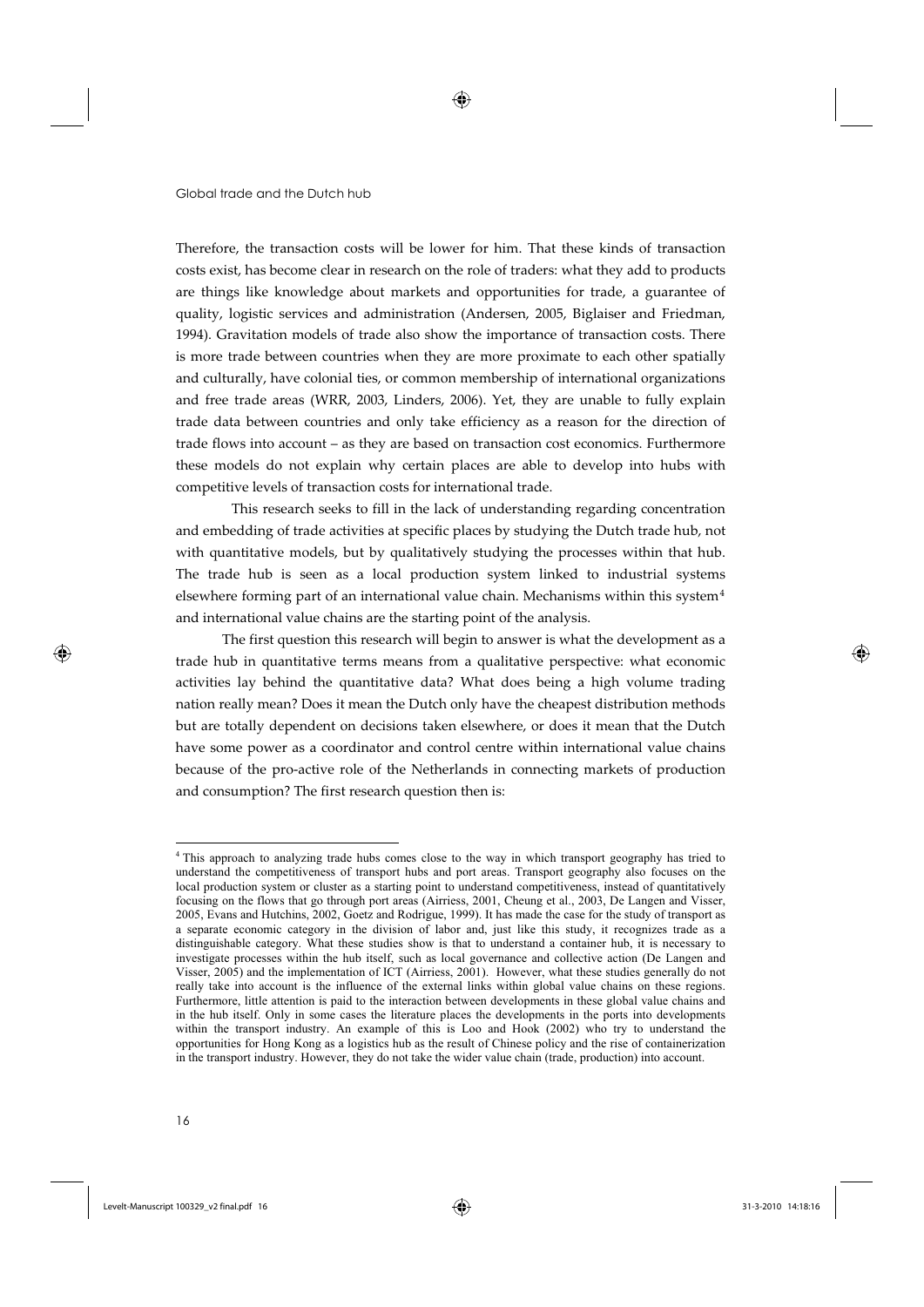$(1)$  What trade activities and trade role lay behind the re-export data in the Netherlands *and-to-what-extent-does-the-Netherlands-play-the-role-of-a-coordination-and-control centre-in-the-trading-function-of-international-value-chains?-*

A next important question is how strongly this trade role is connected to the Netherlands and to what extent this role is difficult to be taken over by other countries.

*(2)- Through-which-processes-are- these- trade-activities-attached- to- the-Netherlands-and to-what-extent-are-they-in-such-a-way-attached-that-they-cannot-be-easily-relocated?-*

And, as a result of this,

*(3)- What-are,-in-light-of-the-answers-given-to-the-previous-questions-the-strengths-and weaknesses-of-the-production-system-of-international-trade-in-the-Netherlands?-*

A very important hypothesis that will steer this research and the way that is looked at the questions, is that the trade hub, as a specific type of global platform, should not be studied and seen as one homogenous type of global platform. On the contrary, at least three types of trade hubs should be distinguished that have their own characteristics, dynamics, and processes of geographical embedding. First, a trade hub can be a place that only physically connects demand and supply through distribution activities. I call this case a distribution node. The trade hub can also be the place where supply and demand physically come together. The trade hub then is a true marketplace where goods are shown and change from owner. Finally, a trade hub can be a place where scattered demand and supply get connected through traders and their trade networks. The trade hub in that case, is not a place where demand and supply literally meet each other and are concentrated, but only the place where they are connected. I call such a trade hub a trade-network node. All these types of trade nodes can include a combination of trade (transfer of ownership) and distribution (physical handling) of goods but they do not necessarily have to. The different types of trade nodes, when combining both, can develop in a way that only one of the two remains. In the case of a distribution node, the import and subsequent export of goods that is related to distribution in the node can be replaced by mere transshipment or throughput. This means that no legal transfer of ownership takes place anymore in the distribution node, but only physical transportation. In the case of a marketplace node, physical trade can become virtual trade. Demand and supply still come together in the node but the products traded are not present in the node anymore. An example of such a virtual marketplace node is the London Metal Exchange where the metal exchanged is not physically present. A trade network node can develop into a trade node without distribution when traders directly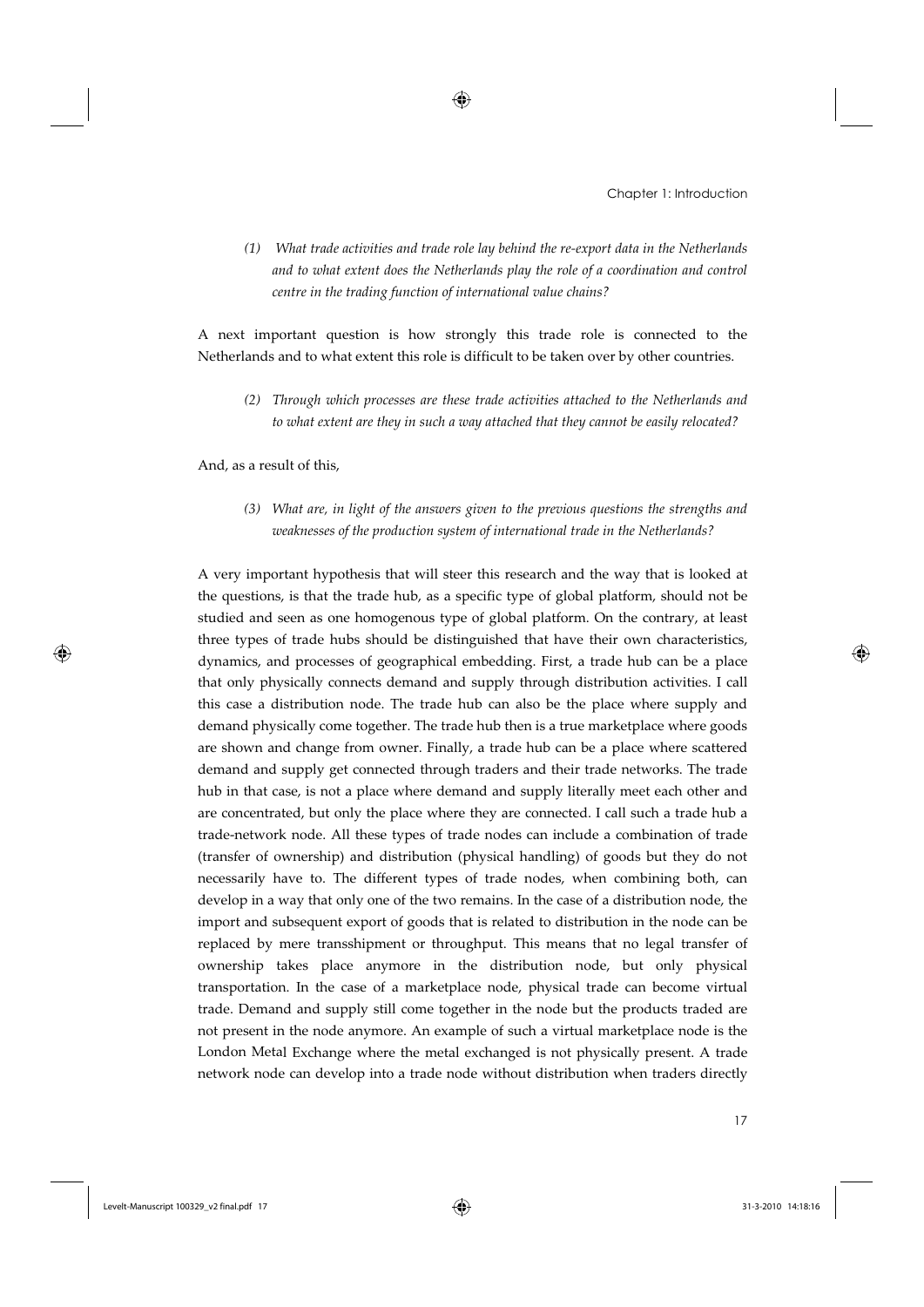sent the goods from the supply to the demand side. In this case demand and supply still find each other through a trader in the trade network but physically the trade network node does not play a role anymore in the trade. To really understand a trade node, these types of nodes should be distinguished. This is what I will do in this book. It consists of case studies of each type of trade node: clothing represents the trade-network node, flower trade represents the market-place node, and high-tech products represent the distribution node. This distinction enables us to see that Dutch (trade) policy has been one-sided in a way, focusing mostly on the development of the distribution node.

#### *1.2.2-Relevance-of-research-questions-*

The questions of this research are of interest to theory development with respect to the role of local industrial systems within a globalizing economy and to the development of theory on nodes of international trade. In chapter two a theoretical framework will be constructed that enables us to investigate the questions in three case studies of re-exports through the Netherlands. The point of departure in this theoretical framework is the ideathat a spatial economic structure like a trade hub, can best be understood as the result of (1) processes and characteristics of the hub itself: economic processes like the development of economies of scale or of knowledge, and characteristics such as legislation or physical conditions of the hub (e.g. tax laws, customs unions, infrastructures), (2) processes and characteristics of the global value chains of which the trade node is part (e.g. changing governance structures, power configuration, and steering), and, (3) the characteristics of industries or sectors (products and markets and the activities involved). To understand a trade hub it is necessary to look at processes within these three arenas and to see how they interact at different levels to create a given economic outcome.

The exact processes that I will be looking at in this study will be discussed in the theoretical section (Chapter 2). At this point it will also become clear why, for a good understanding of the node of international trade in the Netherlands, it is necessary to look at specific products and their value chains of which this node is part. It will become apparent that there are so-many possible different economic activities involved in international trade that one must focus on the specific activities that international trading firms perform in the Netherlands. Only then will one be able to understand why these activities take place so often in the Netherlands. Therefore in the case studies of this research a description of the trade specialization in terms of activities that firms in the Netherlands do is very important. Through this perspective we can answer the question to what extent the trade functions of the Netherlands act with coordination and control-capabilities, how they are attached to the Netherlands and possibly even have become embedded in the Netherlands, and how policies have added to this.